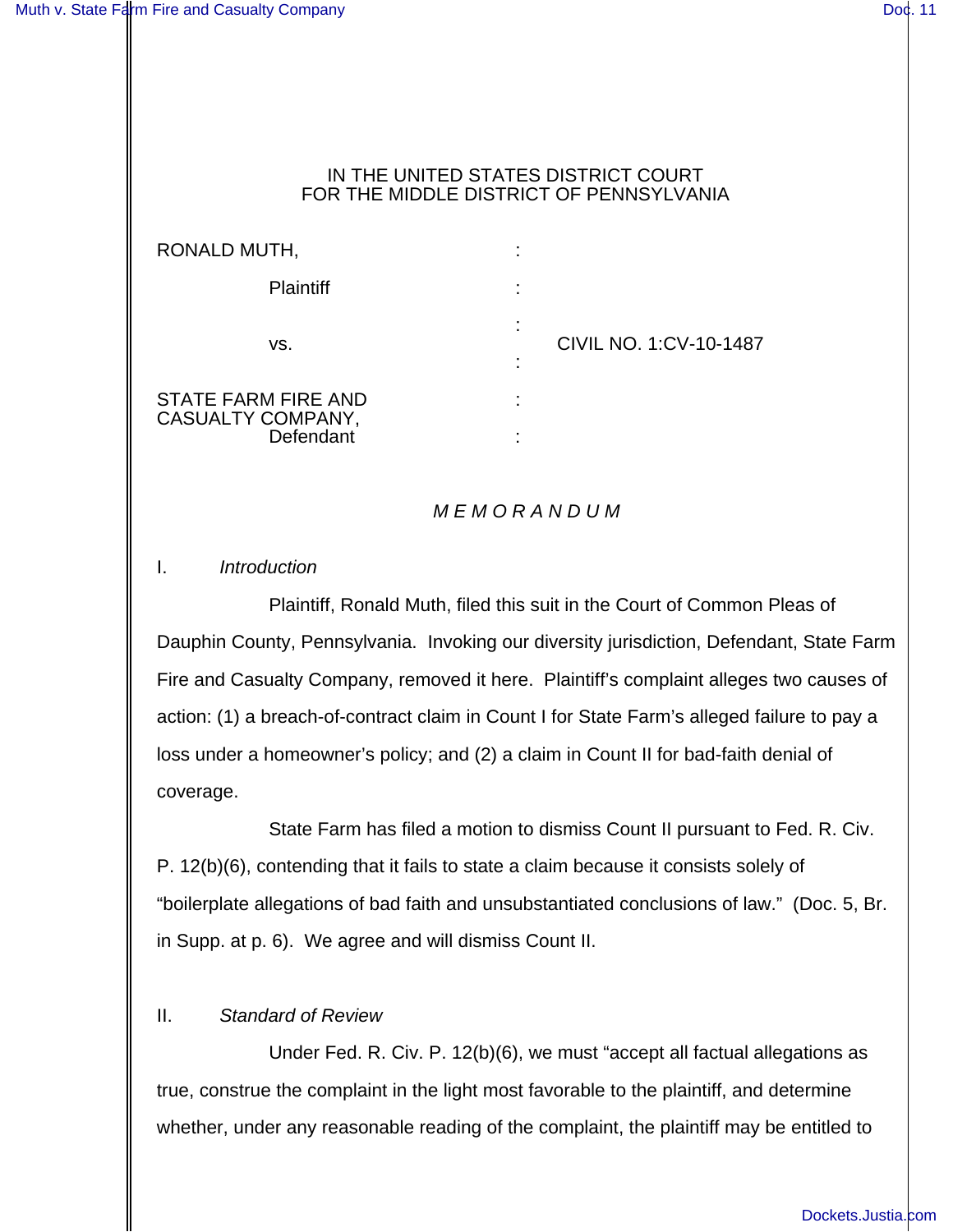relief." *Fowler v. UPMC Shadyside*, 578 F.3d 203, 210 (3d Cir. 2009) (quoting *Phillips v. County of Allegheny*, 515 F.3d 224, 231 (3d Cir. 2008)). While a complaint need only contain "a short and plain statement of the claim," Fed. R. Civ. P. 8(a)(2), and detailed factual allegations are not required, *Bell Atlantic Corp. v. Twombly*, 550 U.S. 544, 555, 127 S.Ct. 1955, 1964, 167 L.Ed.2d 929 (2007), a complaint must plead "enough facts to state a claim to relief that is plausible on its face." *Id*. at 570, 127 S.Ct. 1955 at 1974, 167 L.Ed.2d 929. Hence "'threadbare recitals of the elements of a cause of action, supported by mere conclusory statements, do not suffice.'" *Fowler*, *supra*, 578 F.3d at 210 (quoting *Ashcroft v. Iqbal*, U.S. , , 129 S.Ct. 1937, 1949, 173 L.Ed.2d 868 (2009)).<sup>1</sup>

#### III. *Background*

Plaintiff alleges the following. He purchased a fire and casualty insurance policy from State Farm to insure a residential property he owned. (Doc. 1-1, Compl. ¶ 3). Thereafter, on June 10, 2009, a fire damaged the property. (*Id*. ¶ 5). A State Farm claims adjuster then sent Plaintiff a letter admitting coverage and stating a partial payment was enclosed with the letter. (*Id*. ¶ 10 and Ex. B). However, Plaintiff has not been paid. (*Id*. ¶ 11).

Count I makes the breach-of-contract claim. Count II makes the bad faith claim as follows. State Farm's "refusal to pay the claim constitute[s] bad faith in that the Defendant has no evidence to support any denial of the payment of the claim . . . ." (*Id.* ¶ 15). Additionally, State Farm "lacked a reasonable basis for denying" the claim, and "either intentionally or recklessly disregarded the reasonable basis for the claim . . . ." (*Id.* ¶¶ 27 and 28). Further, State Farm failed: "to conduct a reasonable and fair investigation

Although this action was originally filed in state court, under Fed. R. Civ. P. 81(c)(1), we apply federal pleading rules.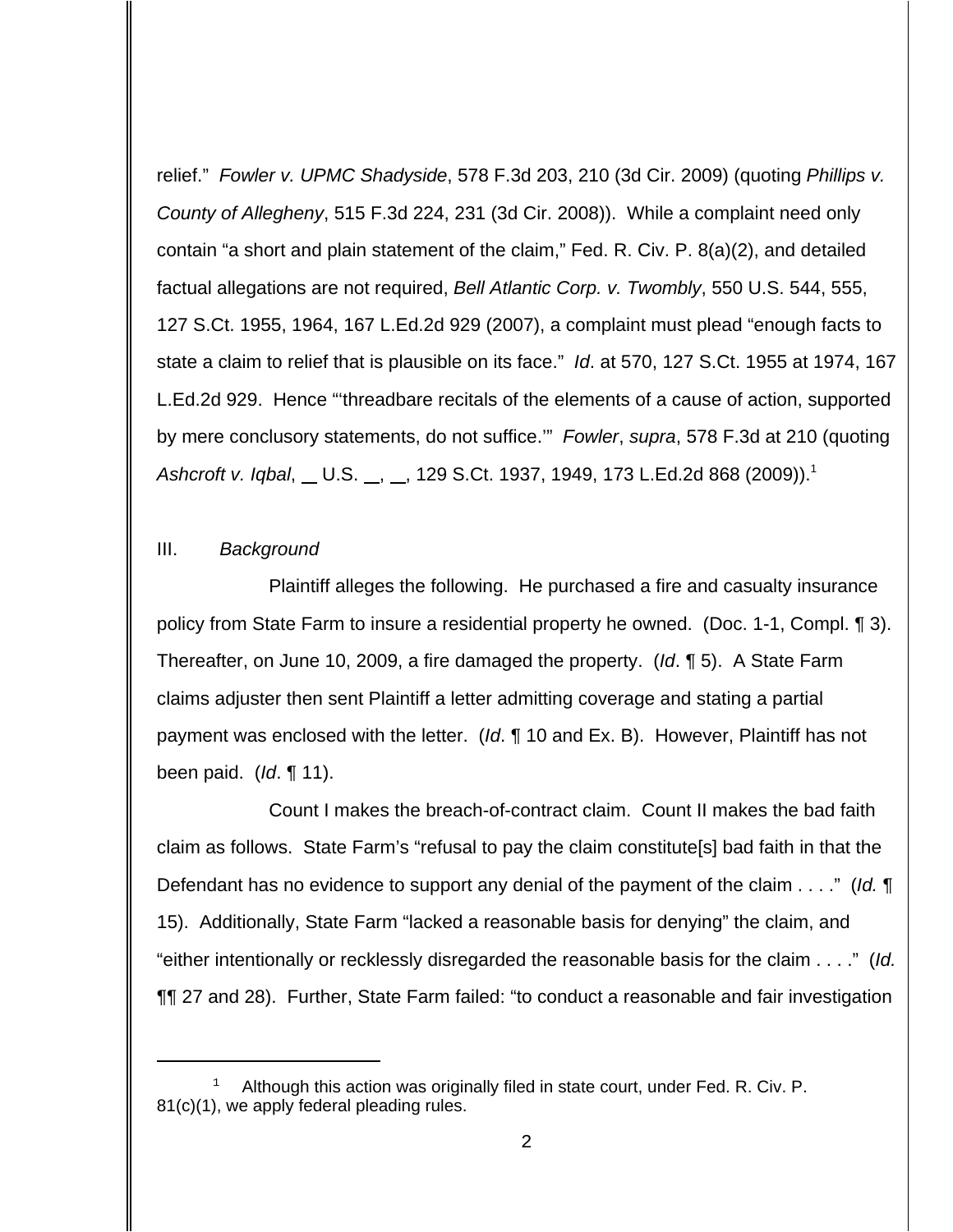of the claim"; "to pay the claim within a reasonable period of time"; "to attempt to come to a fair and reasonable settlement of the claim when liability is clear"; "to promptly provide a reasonable explanation for denial of the claim"; and "to specifically detail evidence of reason to deny [the] claim." (*Id.* ¶ 23(a)-(f)).

### IV. *Discussion*

Plaintiff's bad faith claim is authorized by 42 Pa. Cons. St.  $\S$  8371. $^2$  To prevail on a bad faith claim, a plaintiff must satisfy a two-prong test. First, the plaintiff must show that the insurance company "'did not have a reasonable basis for denying benefits under the policy.'" *Greene v. United Services Auto. Ass'n*, 936 A.2d 1178, 1189 (Pa. Super. 2007)(quoted case omitted). Second, the plaintiff must show that the company "'knew or recklessly disregarded its lack of a reasonable basis in denying the claim.'" *Id.* (quoted case omitted).

It is apparent, as State Farm argues, that the complaint fails to allege sufficient facts to state a valid bad faith claim. All of the allegations are merely conclusory statements.<sup>3</sup> Additionally, paragraphs 27 and 28 are simply a threadbare recital of the elements of the cause of action. We will therefore dismiss Count II.

<sup>&</sup>lt;sup>2</sup> Section 8371 provides:

In an action arising under an insurance policy, if the court finds that the insurer has acted in bad faith toward the insured, the court may take all of the following actions:

 <sup>(1)</sup> Award interest on the amount of the claim from the date the claim was made by the insured in an amount equal to the prime rate of interest plus 3%.

 <sup>(2)</sup> Award punitive damages against the insurer.

 <sup>(3)</sup> Assess court costs and attorney fees against the insurer.

At most, paragraph 15 might be sufficient support for the first element, but that still leaves the second element unsupported.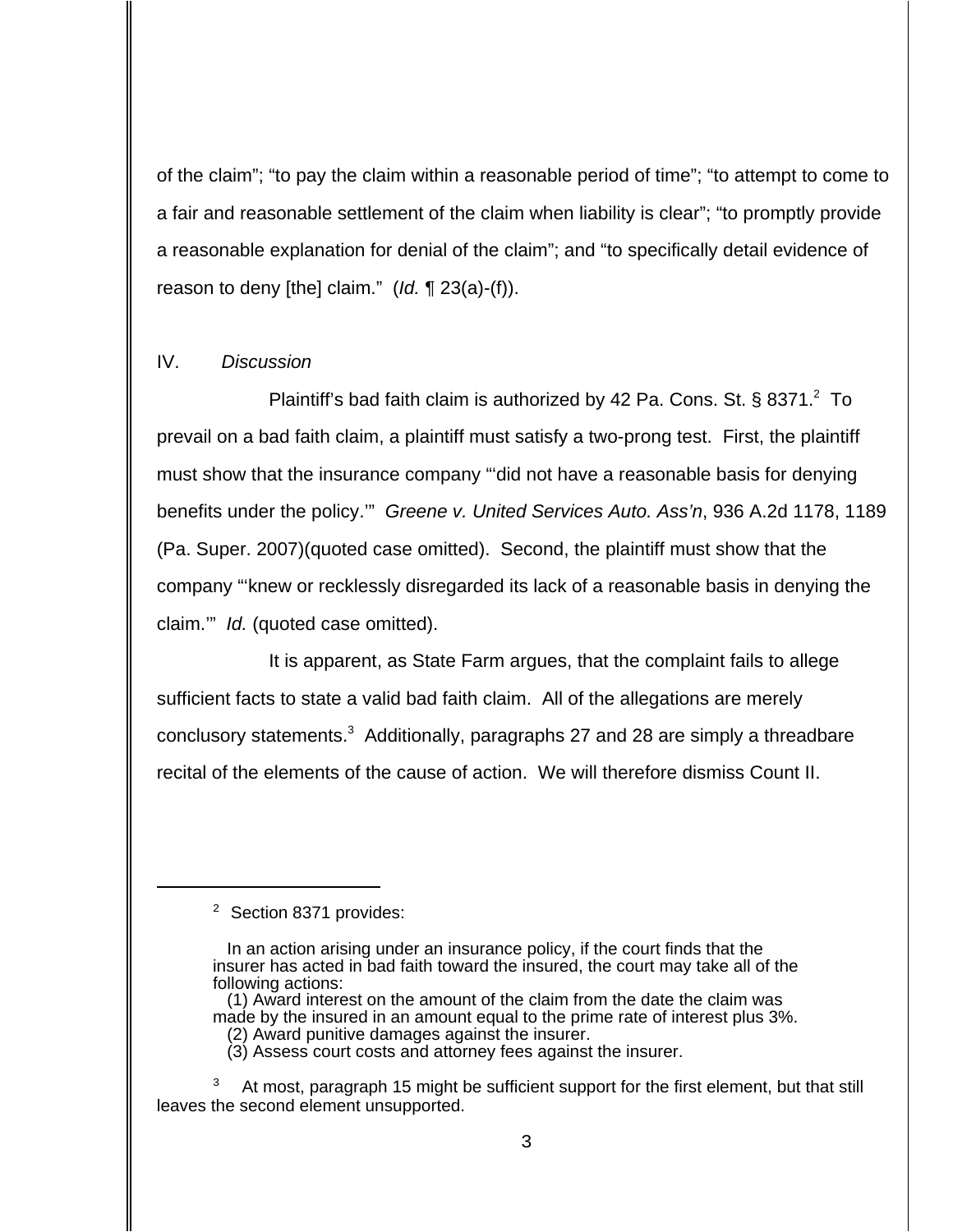Plaintiff argues that he should "ha[ve] the right to allege and attempt to prove after discovery that bad faith has occurred" when an insurance company has not paid a covered loss for over a year. (Doc. 6, Opp'n Br. at p. 4). We reject this position. In federal court, discovery is not permitted as a way for a plaintiff to see if he has a cause of action. *See Ranke v. Sanofi-Synthelabo Inc.*, 436 F.3d 197, 204 (3d Cir. 2006). Moreover, this is the type of claim where a plaintiff should know some facts that would support it.

We will issue an appropriate order.

/s/William W. Caldwell William W. Caldwell United States District Judge

Date: September 22, 2010